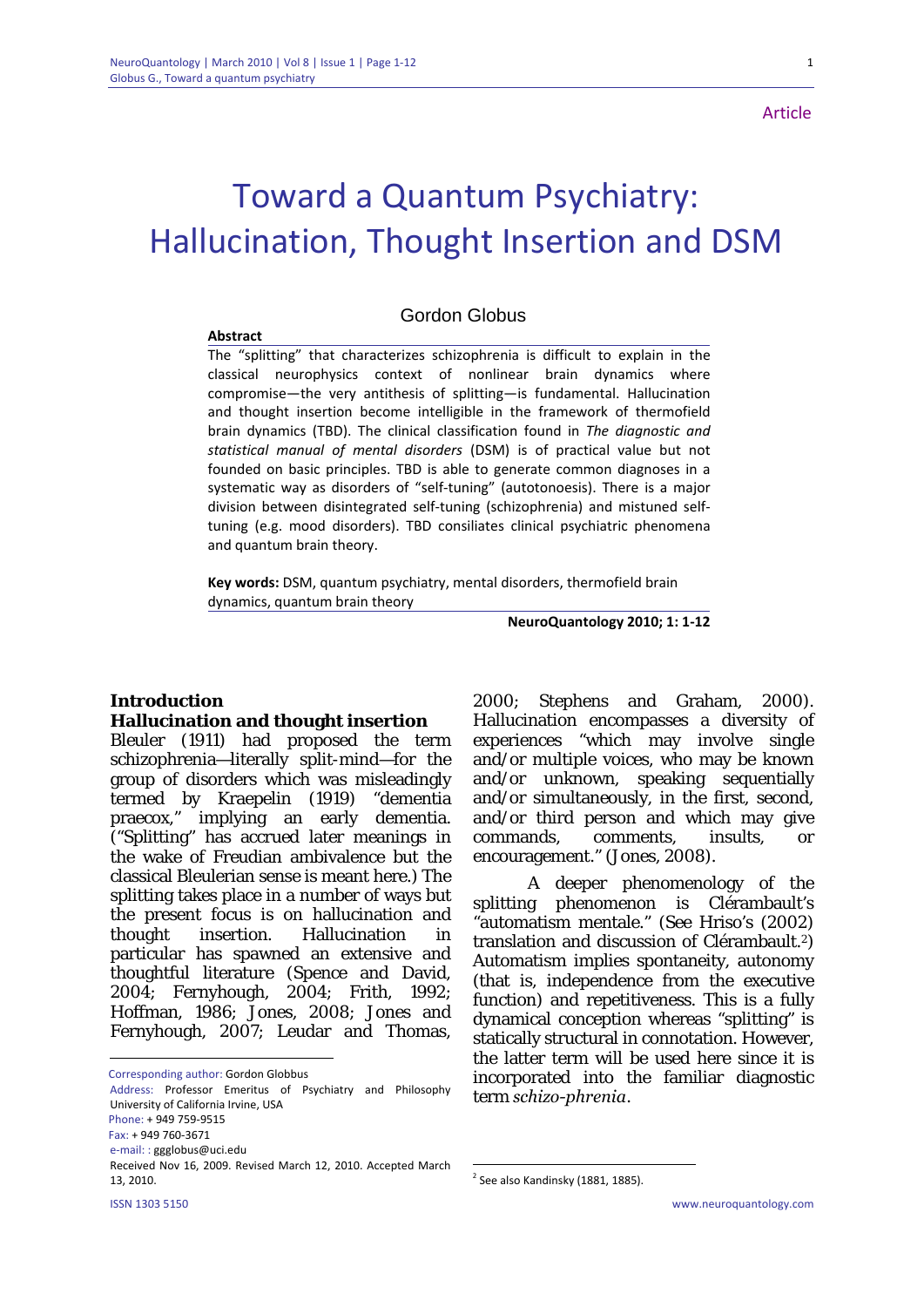It is easier to intuit what is at stake if the clinical description is put in the first and second person. Suppose you have a thought and it isn't part of your own thinking—but very clearly is identifiable as a thought—then it would be natural to conclude that your thought is the product of somebody else's thinking. Someone else's thoughts have invaded your mind. The inserted thought is still a thought you have—but it wasn't you that thought it. Furthermore,

> "thought insertion involves more than merely supposing that another agent has influenced, or caused, one's thinking: it involves the impression that a thought occurring in one's own stream of consciousness actually is someone else's thinking. . . It is remarkably odder than believing that another person is somehow influencing or directing our thinking." (Stephens and Graham, 2000 p. 142).

Thus thought insertion is more peculiar than thought control, which is manipulation of thought by an external mind or device. (A well-known paranoid delusion is that of thought control by some malevolent influencing machine.) Thought insertion is someone else actually thinking in your own mind, an *alien agency*, and you have his or her thoughts in addition to your own. In the case of thought control there is believed to be a thinker outside of you that is controlling the thinking going on inside of you, whereas in thought insertion that thinker actually coinhabits your mind.

So there are two subjects thinking in the clinical phenomenon of thought insertion: one subject is the familiar self and the other subject is "alien" such that "another thinks in her" (Stephens and Graham, 2000; p.172), "somebody else is doing his thinking in the subject's head" (p.11). Put in the first person, another subject's thinking is actually going on in me and I am conscious of their thoughts as I am conscious of my own thoughts. This is the central phenomenological finding in thought insertion: *There is unity of consciousness while agency is split.*

 Thought "insertion" has a somewhat misleading connotation. We "insert" a coin into the parking meter but in the clinical phenomenon presently under consideration something from the outside is not put inside.

It is already inside, but alien, not self. The etymology of "insertion" is closer to the mark. Insertion derives from the Latin *serĕre*, to join, so *in-serĕre* is to enjoin. An alien subject joins in with the subject who gets the alien subject's thoughts, like them or not. Nothing is put in from the outside like a coin ... that would be thought control, like the external coin controlling the amount of time the meter is on. Thought "insertion" might be better called "co-thought." The agentive subject splits while the unity of consciousness is maintained.3 One consciousness, two agents … and one of them is alien and sinister, the second comfortably familiar.

 The hallucination of "voices" is another remarkable clinical phenomenon, which is conventionally given a cognitive interpretation.

> "... the striking or puzzling fact about voices is that, although the hallucinator is talking to himself, he believes that someone else is doing the talking and that he is only listening. That is, the subject misattributes the relevant speech or mislocates its source. The central problem, then, is to account for why the subject comes to mistake experience of his own inner speech for experience of someone else's speech." (Stephens and Graham 2000, p. 60)

The psychotic person may hear a voice like any other but there is no one about who is saying the words. The experience of actually hearing voices may be unimpeachable. The person may (mis)attribute the source to the television or some malevolent broadcasting apparatus outside the room, but the voices are consciously heard. Often the voice – or more commonly, a small set of voices, each a persona – is making punitive judgments and commanding the person, though one persona may be supportive. Sometimes the voices are engaged in commentary, "Now he is doing this. Now he is doing that." The

<sup>&</sup>lt;sup>3</sup> Some models try to explain hallucination as a "disconnection" phenomenon, in which auditory cortex is not connected with speech production areas, so the schizophrenic patient is unaware that the voice is self‐generated. (See the discussion in Allen et al (2008).) But the unity of consciousness is maintained despite the disconnection, and as will be seen below, this is inconsistent with neural network theory which would have consciousness divided in the case of disconnection.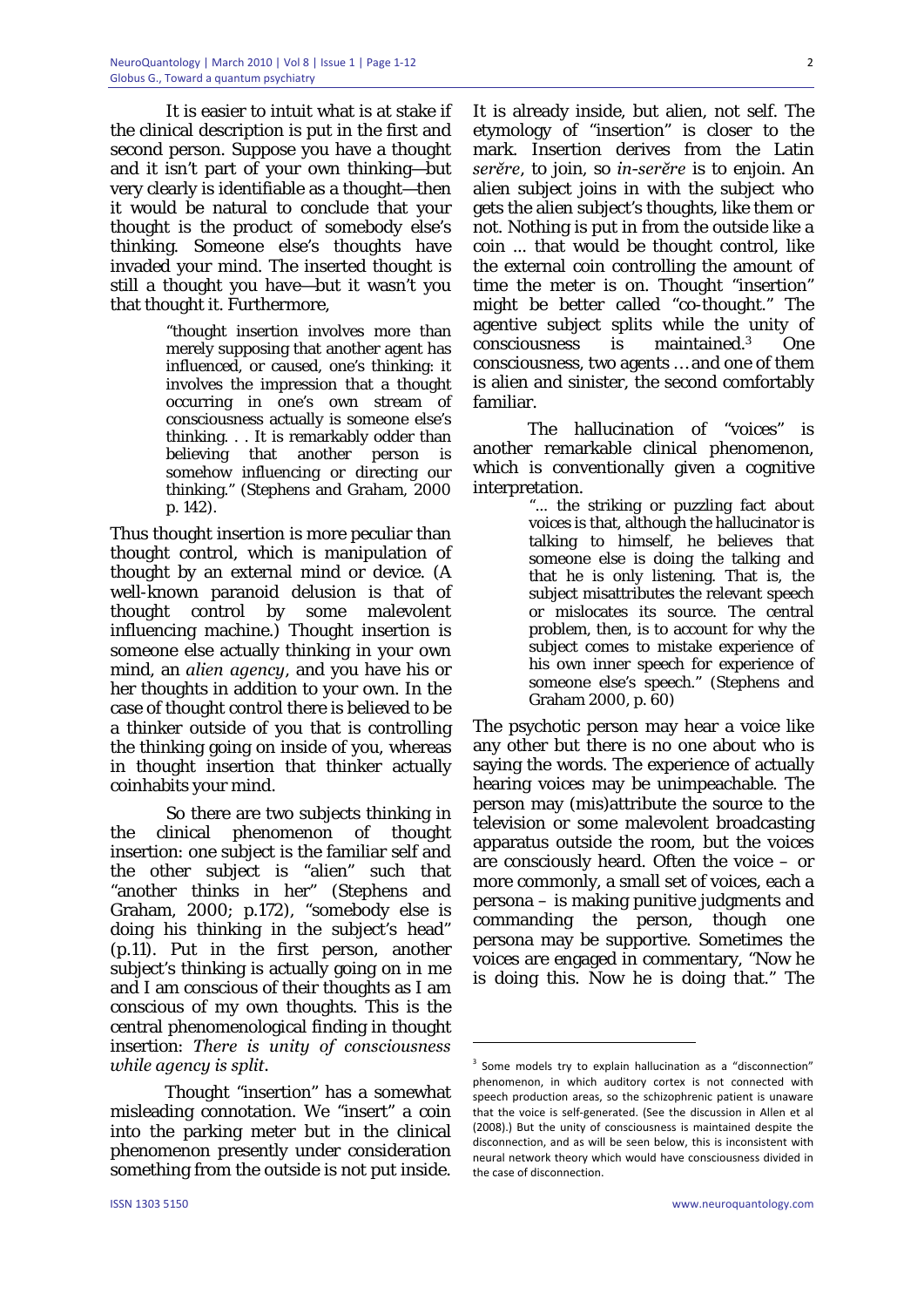voices are not in the patient's own voice and may even have a different accent.4

The term "voices" is somewhat misleading. Voices can be incorrigibly perceptible but commonly they lack perceptual quality altogether. The patient may find it hard to make out what they are saying or there may be just a background whispering that is indistinct. The perceptible property of voices is highly variable in hallucination, a key point that is easily overlooked. To diverge from the near universal opinion that distinguishes hallucination and thought insertion, it is asserted here that they lie on one dimension which is the degree of perceptualization. At the extreme of no perceptual quality lies thought insertion, at the other extreme lies voices that are as perceptual as any other perception. As inserted thoughts begin to take on a perceptual quality they become "voices in the head," with more perceptual quality there are whisperings, finally fullfledged hallucinations. *Automatism mentale*  is perceptually dimensional. In its manifestation as thought insertion the perceptual dimension goes to zero.

# **The nonlinear dynamical brain fails to explain thought insertion**

The brain is conventionally considered to be a nonlinear dynamical system founded in classical neurophysics (Stein and Ludik, 1998). (See especially the discussion by Mender in this issue of *NeuroQuantology*). As such its states are represented by a trajectory in a state space. Because the brain has an hierarchical arrangement of subsystems richly interconnected by reentrant signalling at every level and with connections across levels too, its functional N-dimensional state space is unimaginably complicated. At any time the "global workspace" (Baars, 1988; 1997) in which subsystems variably participate is in one conscious state or another. The nonlinear dynamical brain's state space topography has attractors and repellers, and the actual state moves away from repellors and toward attractors under an energy minimization principle ("least action") operating within a certain global context. Each attractor state is ultimately a maximized consensus state of participating subsystems within some unified context that plays the agentive role. That is, the agent acts as a top-level constraint on the evolution of the brain's neural networks, an evolution in which constraint satisfaction is maximized.

> "Thus the self-system is more than just another knowledge representation – it is knowledge that provides a framework for all conscious experience. Self, in this sense, is a perspective, a point of view, an overarching context for the flow of conscious events. It has perceptualmotor, evaluative, conceptual, motivation and social aspects." (Baars, 1988; p.327)

Change the context by the agent's intentional shift and the state space topography changes too, which gives the attractor landscape a thoroughly dynamical organization (Globus, 1992). The agent's intention sculpts the landscape moment to moment, or to borrow Hameroff's (2006) apt phrasing, intention is "orchestrative." Functionally conceived, intention is a *self-tuning* confluent with the constraints of other-tuning (that is, sensory input) and the static tuning provided by memory traces. *Self-tuning orchestrates the dynamical organization of state space topography*, which also operates under constraints from memory and sensory input*.* 

 Despite all its facility the nonlinear dynamical model of brain functioning is unable to handle thought insertion for the basic reason that in this model the whole has ontological primacy and does not accommodate splitting. In the global workspace formulation two contexts must *compromise*. The attractors of nonlinear brain dynamics could only model splitting by sequential alternatives, for consensus is the essence of attractors. Least action comes to one harmonious result that maximizes multiple constraint satisfaction. The dynamical system does not settle into two different attractors at the same time. The minimization or "goodness" principle does

1

 $4$  There is wide disagreement in conventional theories of hallucination. Arguably the leading interpretation (Frith, 1992) is that hallucination is a misattribution phenomenon. Normally our acts are coupled with signals that prepare the receptors and effectors for a world and our behavings in it, and it is these signals that are associated with "mineness." The idea is that something goes wrong with this mechanism in schizophrenia so we do not recognize behavior and thinking as our own and experience it as "alien." But why if the voice is ours but not recognized as such that is, split off, an *automatism mentale*—is it completely unlike our own voice but unique? The misattribution theory does not explain this central feature of hallucination.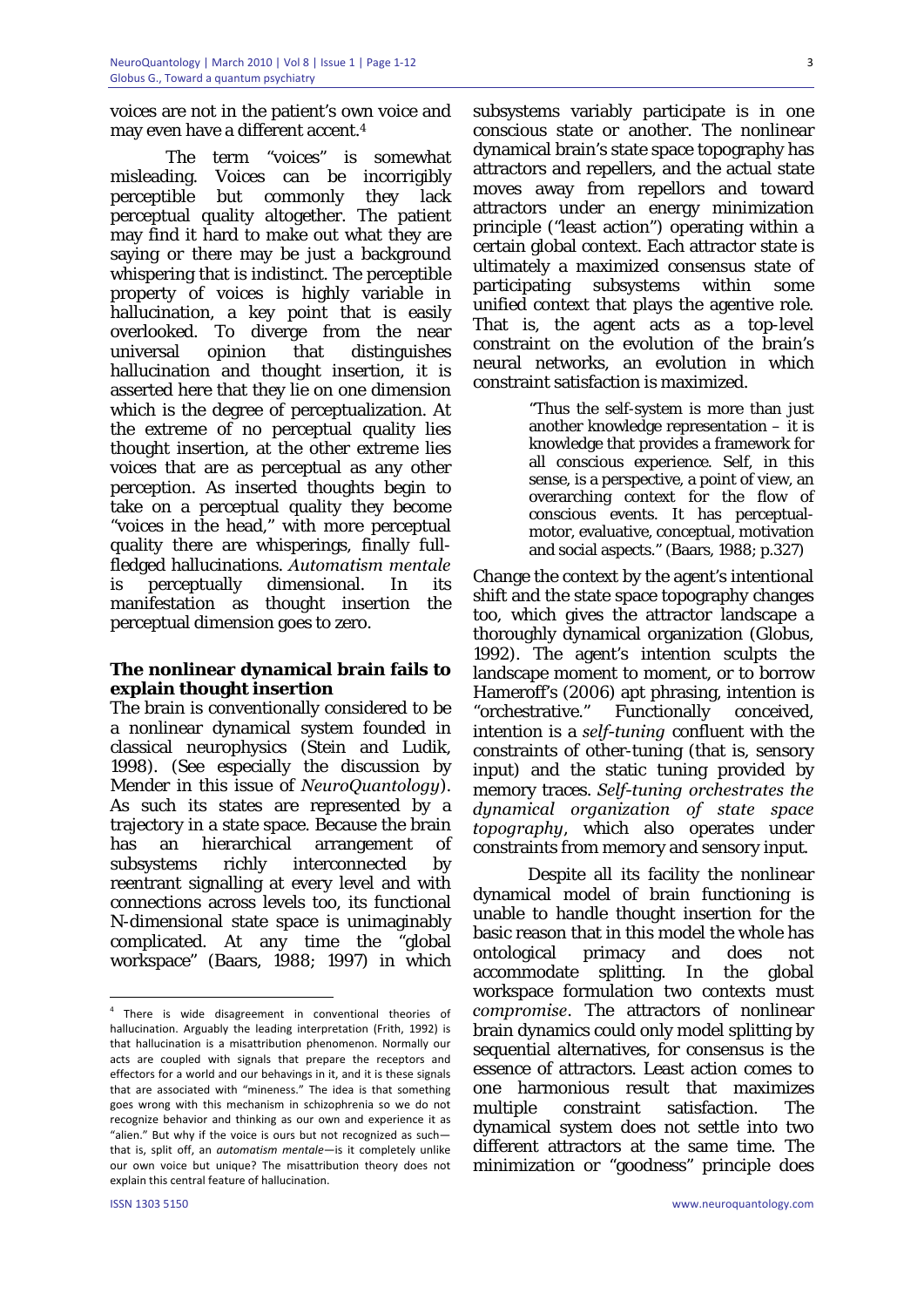not tolerate agentive disjunction but achieves a consensus. But in thought insertion some alien subject with its own intentional context has invaded the mind which thereby becomes schizo-phrenic. Unlike the compromise formations of conversion hysteria, schizophrenia is disjunctive. So to comprehend the splitting of agency in schizophrenia some other model of brain functioning is required. Perhaps quantum degrees of freedom will do the job.

# **Thermofield brain dynamics (TBD)**

Thinking together psychiatry and neuroquantology is a first time meeting in different languages, which the present symposium tries to encourage. (See also Monsoor and Lindesay, 2009.) If the level of neuroquantological discourse is too fundamental, communication with the clinical field becomes difficult and the hermeneutic endeavor frustrated. A highly schematic take on the quantum brain is more likely to succeed. The form of neuroquantological theory adopted here is thermofield brain dynamics (TBD), which has been extensively elaborated (see below). The present claim is only that neuroquantology spoken with a certain accent can be thought gracefully with clinical psychiatry, and if so, quantum psychiatry opens up for wider and more intensive discussion. Thus this article is "toward" a quantum psychiatry.

 TBD has its origins in the late sixties in proposals by Umezawa and coworkers (Ricciardi and Umezawa, 1967; Stuart *et al.,* 1978; 1979). The application to brain called quantum brain dynamics (QBD) was worked out by Jibu and Yasue (1995; 2004). (See Jibu, Yasue and Pribram (1993) for a formulation with more extensive mathematical development and also Ohsaku (2008)). Vitiello (1995; 2001; 2003; 2004) proposed the dissipative formulation of QBD that is TBD. Empirical foundations have been supplied by Freeman and Vitiello (2006; 2008; 2009) and ontological issues considered by Globus (2003; 2004; 2005; 2009b, in press).

The TBD formulation reduced to its bare skeleton is just Feynman's "QED" (quantum electrodynamics) applied to dissipative systems. Quantum brain

dynamics is the QED of the brain's water dipole field inside the microtubules *and* the nanolevel filamentous web of protein strands that percolates through brain tissue (Jibu and Yasue, 2004). The water-filled microtubules are the terminus of this filamentous web that pervades neuronal and neuroglial tissue. Essentially nondegrading dipolar solitons whizzing through the nanolevel web integrate regional dipole fields into a coherent whole. Such a quantum electrodynamical system has a domain structure of macroscopic condensates in the bioplasma with a minimum size<sup>5</sup> of 50 microns and with domains capable of coalescing over much wider regions. What is to be tried here is thinking a sketch of TBD together with clinical psychiatry.

TBD (like QBD before it) exploits the idea of symmetry-breaking in the water dipole field. The vacuum ground state in this case of the water dipole field has a unique property which allows differentiation of the dynamical symmetry. The dynamical symmetry is a kind of plenum in which uncorrelated water molecule dipoles point every which-way. Rotate each dipole by the same degree and the overall dynamics does not change. The exception is the vacuum ground state, which in the case of water dipoles is of the symmetry-breaking type. Here the dipoles are correlated, all pointing in the same direction. Now rotation of each dipole to the same degree results in a different state. *The indifference of symmetry becomes difference.* The quantum brain is able to reap a harvest from the plenum of symmetry. Umezawa's (1995) group exploited this conception of symmetrybreaking to explain the traces that comprise memory.

 The central idea of this theory of memory is that as a generalized consequence of Noether's theorem on symmetry conservation, the symmetry lost from the plenum of indifference in virtue of symmetry-breaking is preserved (traced) in the form of condensates of coherent Nambu-Goldstone (N-G) bosons called "symmetrons." (Nambu won the 2008 Nobel Prize for his work in this general area.) That

 $5$  I have argued elsewhere (Globus, 2009a) that the minimum size of the domain structure "halts the descent into panpsychism." For discussions of contemporary panpsychism see Skrbina (2009) .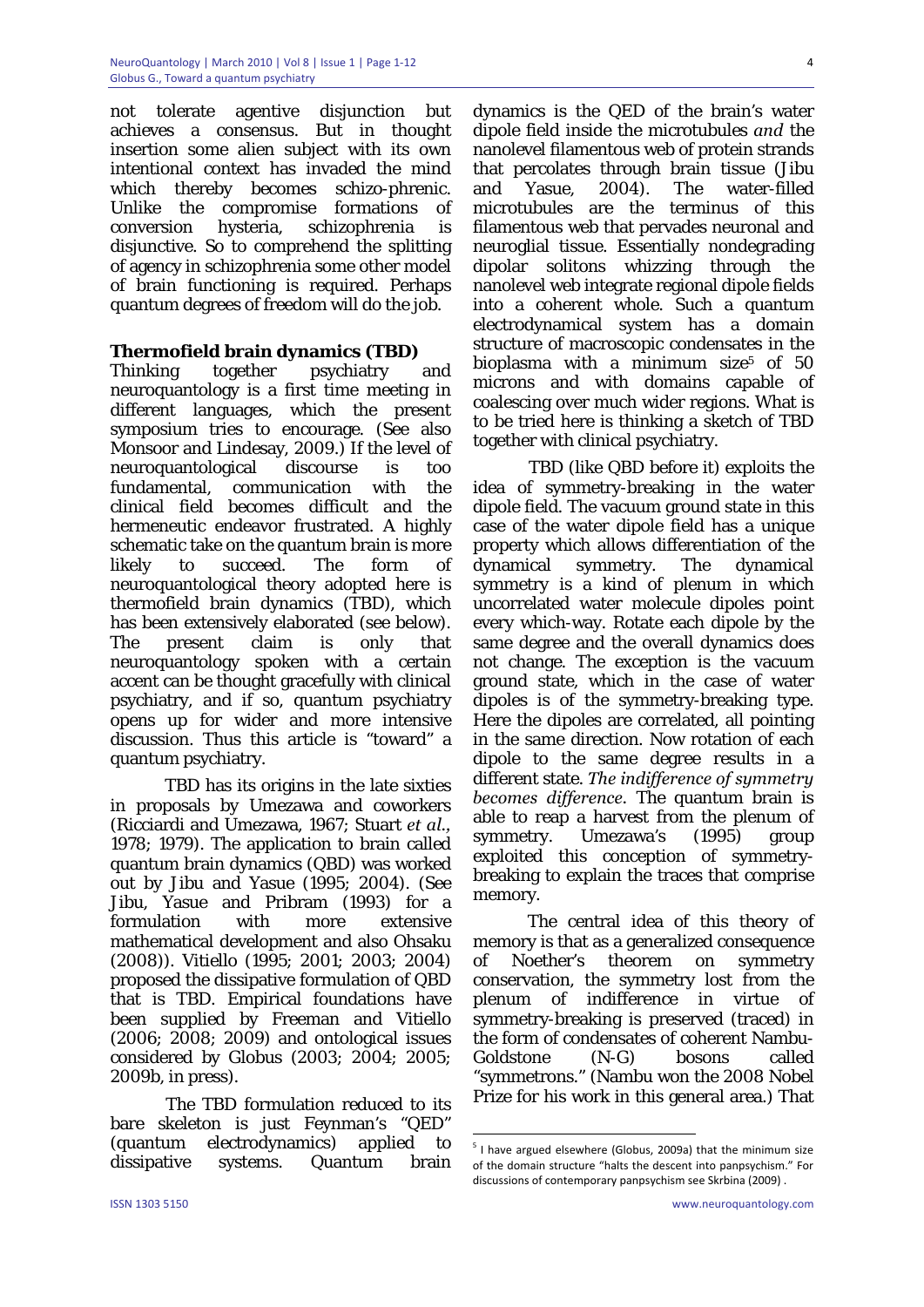is, the symmetry broken is retained by the symmetrons (under Noether's theorem). Symmetrons are N-G bosons which have preserved the symmetry lost under the goading "hard rain" of sensory stimuli<sup>6</sup> that have dissipated their energy and fallen into the ground state. Different sensory orders break the symmetry in different ways while leaving their characteristic trace in symmetron condensates. Symmetron condensates of the ground state are nearzero in energy and easily excited out of the vacuum when the original sensory signals are replicated and match the traces. Memories become conscious in being excited out of the ground state—this was the Umezawa group's original interpretation. (Remarkably in this case, memory trace precedes *Existenz.* See Globus (2009b).)

The bioplasma sustained by the dissipative autopoietic brain comes under fine control. This is the brain's forte. It generates its own background signals to the vacuum state which bias it for matching signals of extrinsic origin. These self-tuning signals might be called "intentional." The brain is "self-tuning" of the ground state ("autotonoetic" (Globus, 2009b)). Selftuning signals in effect softly prime the ground for the hard rapidly changing encounter with sensory and endosomatic input. Self-tuning is functionally contextualizing. The highest level of selftuning is the agent, Baars' (1988) "selfsystem." Self-tuning from all levels functionally *attunes* memory for the convolution with sensory input. Consciousness (or existence) is the best match of self-tuned memory<sup>7</sup> with sensory input under "least action" (Jibu *et al.,* 1993).

A remarkable feature of such a system emphasized by Jibu and Yasue (1995, 2004) is that symmetrons ideally provide an *infinite memory* which uses as resource an infinity of unitarily inequivalent theta-vacua. In the passing of each moment, a new trace is enfolded to a new theta-vacuum together with all the previous traces. This ideal total memory trace is eroded over time by quantum tunneling (Jibu and Yasue's theory

<u>.</u>

well accounts for both remembering and forgetting within QBD). However, following Umezawa they equate consciousness to memory recall and this seems unduly restricted for so rich a happening.

Vitiello (1995; 2001; 2004) greatly enriched quantum brain dynamics by emphasizing the dissipative nature of the living brain, with its ability to hold out for a time against the second law of thermodynamics and decrease in entropy. The dissipative system exchanges energy with its heat bath environment (in principle the rest of the universe), while the total energy of both system and heat bath remains constant under the first law of thermodynamics.

Dissipative thermofield dynamics allows the ground state to have dual modes. System and heat bath are modes which share the ground state. These dual modes are labeled non-tilde (non~) and tilde (~). The relationship between  $\sim$  and non $\sim$  modes is "intrinsic" (which means that the dual modes do not exist outside their relationship). The ground state is always "between-two." This conception greatly enriches ontology (Globus, 2003; 2005; 2009b), offering a new conception of duality which departs from philosophical tradition. The duality of dissipative neuroquantology is not that of Cartesian substances or Spinozan aspects nor does it require introduction of Sperry's (1969) ontological emergents. The duality is that of dual modes that might match, and when they do match, when they "belongtogether" as complex conjugates, the imaginary dualities become a real unity. *The unity of phenomenal consciousness is between-two.*

Vitiello thus locates consciousness very differently from Jibu and Yasue, who had followed Umezawa in identifying consciousness with excitation of N-G bosons out of the vacuum state. Vitiello locates consciousness *to* the vacuum state: *consciousness is between-two*. 8 Vitiello assigns the non~ system mode to the brain and the tilded mode to the brain's

 $6$  The etymology of "stimulus" has to do with goading or pricking.

<sup>7</sup> In the formulation by Globus (2009b) the traces participating in the match are "re-traces," that is, traces of recognitions of sensory order rather than traces of sensory order.

<sup>8</sup> At this juncture Globus (2003; 2009b) departs from Vitiello, finding existence (*Existenz*) rather than consciousness between‐ two. That is, world‐thrownness is between‐two. However, this turns out to be a highly counter‐intuitive formulation, which would be distracting in the present context.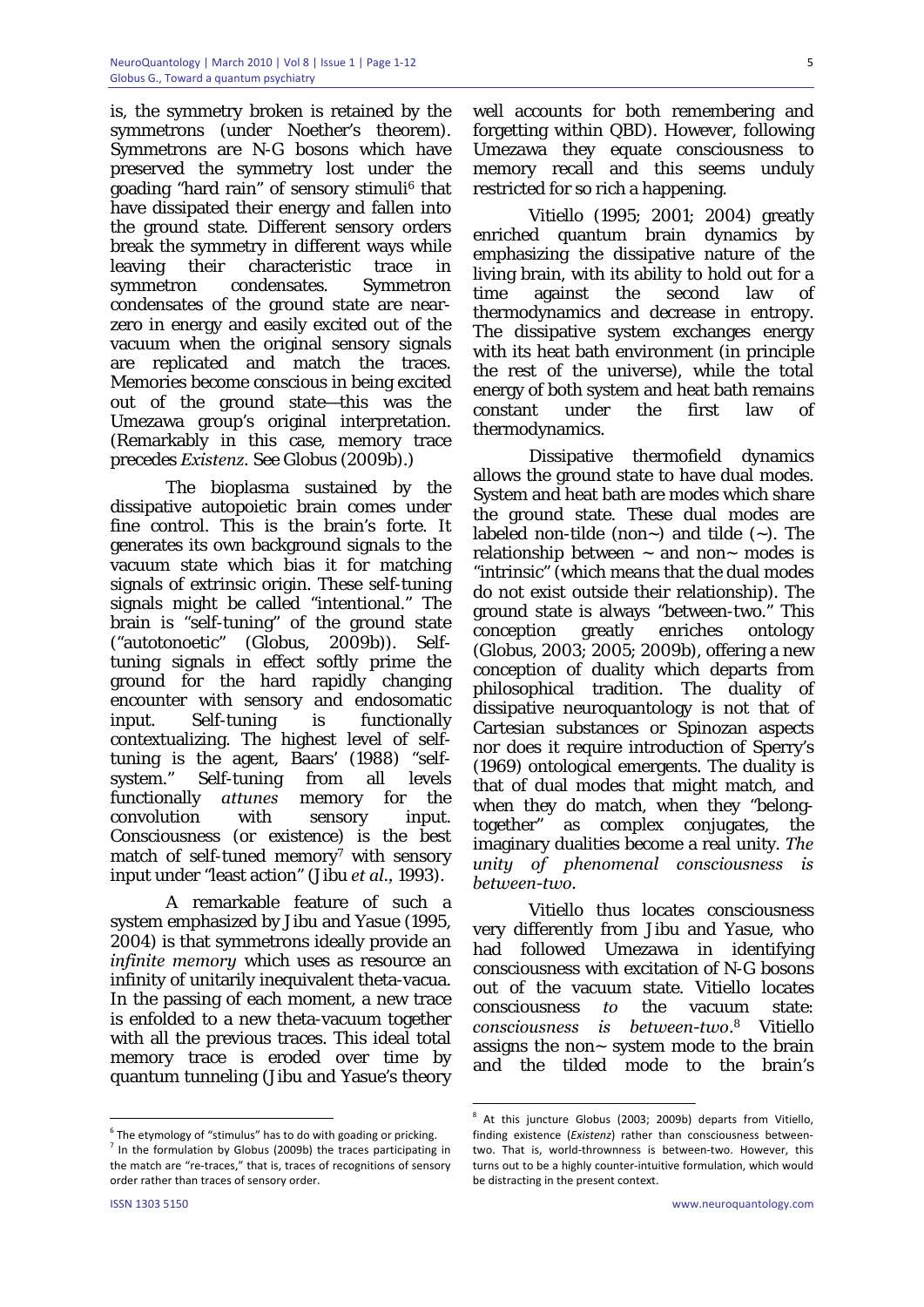surrounding environment.9 Consciousness is their match. Consciousness is between-two, between system and its environment, indeed consciousness *is* their belonging-together. Vitiello's transformation of quantum brain dynamics into dual mode quantum thermofield brain dynamics is an ontological innovation that opens a new home for consciousness: between-two. It also lights a way to conceive the splitting of alien agency from self agency as found in the thought insertion and voices of schizophrenia.

The Vitiello model might be schematized as three wave functions interfering in the vacuum state. There is an interpenetration of stimuli (both external and endosomatic), hierarchically organized self-tuning whose topmost level is agency, and memories. Conscious states form in their belonging-together in the ground state. Now if self-tuning were split, fragmented, dis-integrated, then the state of the betweentwo would be disintegrative too. It would be as if two discrepant images were *simultaneously* explicated from a hologram to which they had previously been *serially* enfolded.

TBD offers a new way of understanding schizophrenic splitting: as integration failure of the self-tuning function. Whatever belongs-together in the between-two is conscious, even when disparate attunements are each matched. In principle the agent might split many times over but consciousness still would remain unified, which is sharply distinguished from the usual nonlinear dynamics that obligatorily compromises and is antithetical to any splitting. A variety of factors—genetic, developmental, experiential—might contribute to the decoherent splitting of attunement in which the conscious state nonetheless remains unified.

*Schizophrenia is thus a group of disorders in which self-tuning dis-integrates while the unity of consciousness is maintained.* In contrast, when the corpus callosum is severed (as a neurosurgical treatment for intractable epilepsy) resulting in a "split brain," the unity of consciousness is broken and there are two consciousnesses.

*Automatism mentale*, inexplicable under classical nonlinear dynamical conceptions, becomes comprehensible within the framework of thermofield brain dynamics.

# **The Diagnostic and Statistical Manual of Mental Disorders (DSM)**

DSM is a heterogeneous clinical classification that works out practically. The original DSM-I dates to 1952 and the current DSM-IV has been in use with minor revisions since 1994. DSM-V is still years from finalization and has been in the works since 1999, while subject to ongoing controversy. The classificatory scheme of DSM-IV is influenced by a variety of factors: clinical tradition, scientific findings, subcommittee dynamics of the task forces constituted by the American Psychiatric Association, patient advocacy groups, and commercial interests of "big pharma," in addition to the attempt to cut clinical nature at her joints. Since 1980 (DSM-III) the various psychiatric disorders have been defined in terms of clusters of symptoms that covary, i.e. "syndromes." DSM-V promises the addition of dimensional variables to enrich the classification scheme. DSM's goal of a scientifically sound, consistent and comprehensive classification scheme based in aetiology is certainly laudable but nowhere in sight.

 It is beyond the present scope to consider DSM in its motley entirety. If major categories of DSM might be systematized in neuroquantological terms, then this would help float quantum psychiatry. It should be emphasized that the actual DSM classification is only slightly modified in the following discussion. The goal instead is to found the clinical logic of DSM in the neuroquantologic principles of TBD.

# **Psychiatric disorders as self-tuning disorders**

In TBD there is superposition derived under three influences: sensory input, memory trace and self-tuning. Psychiatric disorders are mainly disorders of self-tuning but input and memory factors variously enter in, as will be described. The present proposal is that DSM be divided into two major categories, which is in accordance with venerable clinical traditions in continental

1

 $9$  To avoid confusion it should be noted that Globus (2003; 2009b) reverses Vitiello's tilde and non-tilde notation for reasons explained there.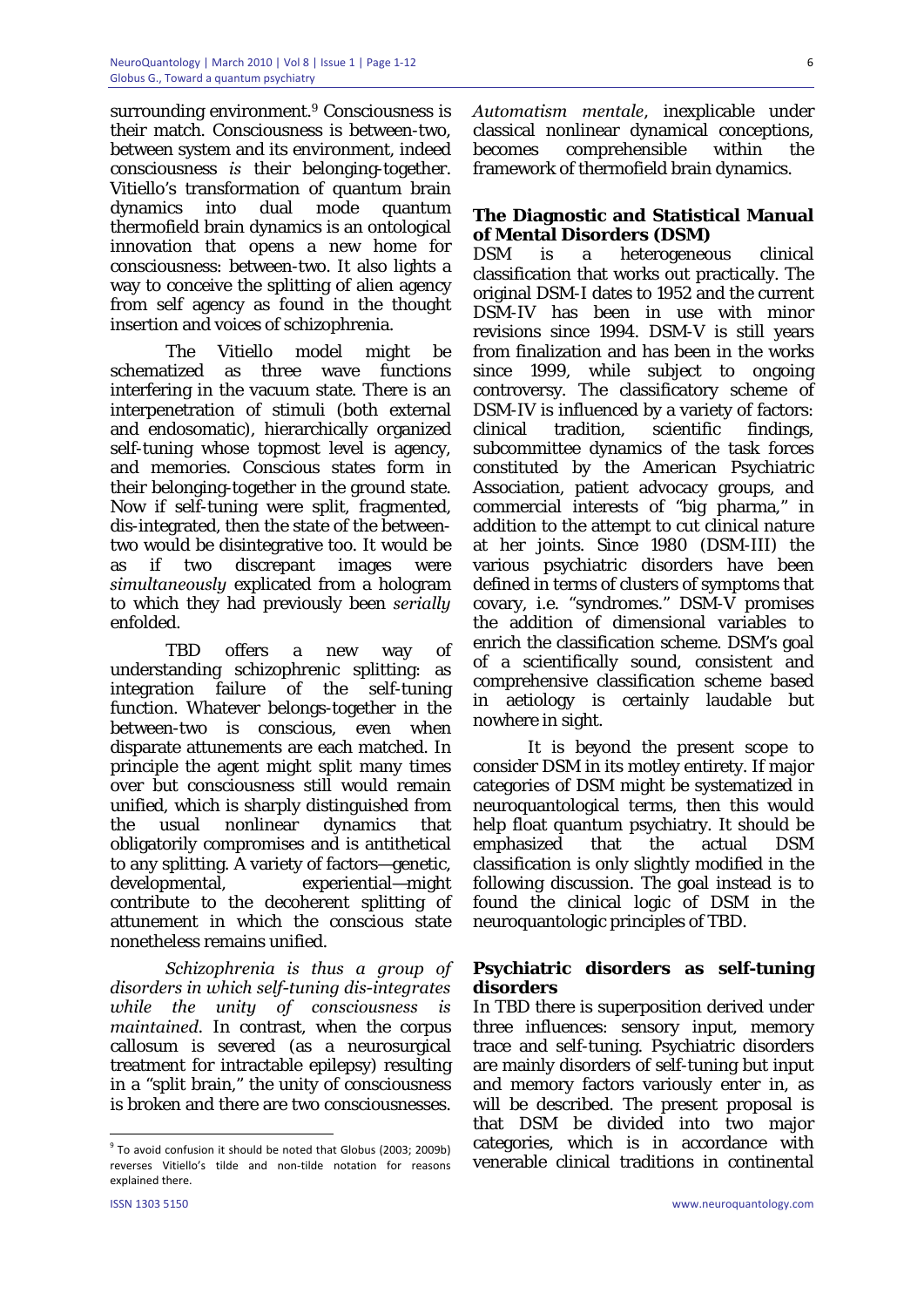psychiatry. The first category is *disorders of disintegrated self-tuning*, which is the Bleulerian group of schizo-phrenias already discussed. The second category consists in disorders that are malattunements, which are most easily grasped through considering the psychopathology of moods, where global operations are prominent, but all functional psychiatric disorders other than schizophrenia are at heart distunings.

*Positive symptoms of schizophrenia*: Schizophrenic symptomatology is traditionally divided into positive and negative symptoms. The positive symptoms of hallucination and thought insertion have already been discussed in some detail. Another positive symptom will now be considered more briefly: *formal thought disorder*. There is a loosening of associations—a kind of idiosyncratic branching off of ideas—and a breakdown in discourse planning (Hoffman, 1986) that is highly characteristic of schizophrenia. (The Appendix well illustrates formal thought disorder.) An extreme version of this phenomenon is called "word salad" since different words are mixed together incomprehensibly. Formal thought disorder reveals that splitting as disintegration of selftuning is not only in the state of consciousness at the moment—my thoughts vs. alien thoughts—but is a temporal phenomenon as well, in that thoughts keep splitting off in new directions.

 *Negative symptoms of schizophrenia*: These symptoms are commonly associated with the positive symptoms of schizophrenia, especially as the disorder becomes chronic, but appear to be of a different type. Negative symptoms encompass a flat or "blunted" emotional life, a lack of motivation, loss of pleasurable experience (anhedonia), poverty of speech, disinterest in social relationships ... a general nulling of the person in all respects. The negative symptoms of schizophrenia can be conceived in terms of a decreased amplitude of self-tuning. So in the neuroquantologic model of schizophrenia self-tuning is both split and detuned.

*Depressive and Bipolar Disorders*: Depression is not a set of symptoms (sadness, poor self-esteem, low energy, lack of motivation, disengagement from

previously enjoyed activities, etc.) though DSM likes to count them off and DSM-V will likely dimensionalize them. Depression is a mode of existence (Binswanger, 1963; Havens, 1976). In depression we "see the world through a glass darkly" and all our actions reflect a person being more or less "down." In the case of bipolar mood disorder the global operation of mood can be most striking, when the depressed mood may rapidly shift to exuberant mania. Now the global operator on existence makes the spirit soar, the energy excessive, the self-esteem inflated, every involvement urgent. In the manic phase the patient is the life of the all night party and in the depressed phase checked out of social life and can't get out of bed in the morning. The patient is pathologically attuned—distuned—in unipolar and bipolar mood disorders, *situated* within one or another emotional horizon that affects everything. Mood disorders can be conceptualized as malattunements founded in genetic, developmental and learned factors. The affective component of self-tuning dominates the between-two in mood disorders.

*Anxiety Disorders*: Although anxiety disorders are not considered by DSM to be disorders of mood but are given their own category, anxiety is a mood-like global operator on existence too. The panic attack is most commonly not a discrete event "out of the blue" in an otherwise mellow life. These brittle patients are in general worried, apprehensive, over-concerned that things are not just right and will spiral out of control, obsessively concerned about details. Just as the classic bipolar patients have periods of "euthymia" when their mood is neither up nor down, anxiety patients have periods of some calm when life procedes in a relatively unruffled fashion. The anxious mood disorder does not typically have the striking periodicity that may be seen in classic bipolar patients but in some bipolar patients the "up" mood is more characterized by anxiety than elation and so anxiety too can be periodic. Thus mood disorders can be bipolar, unipolar depressed, unipolar anxious, or most commonly unipolar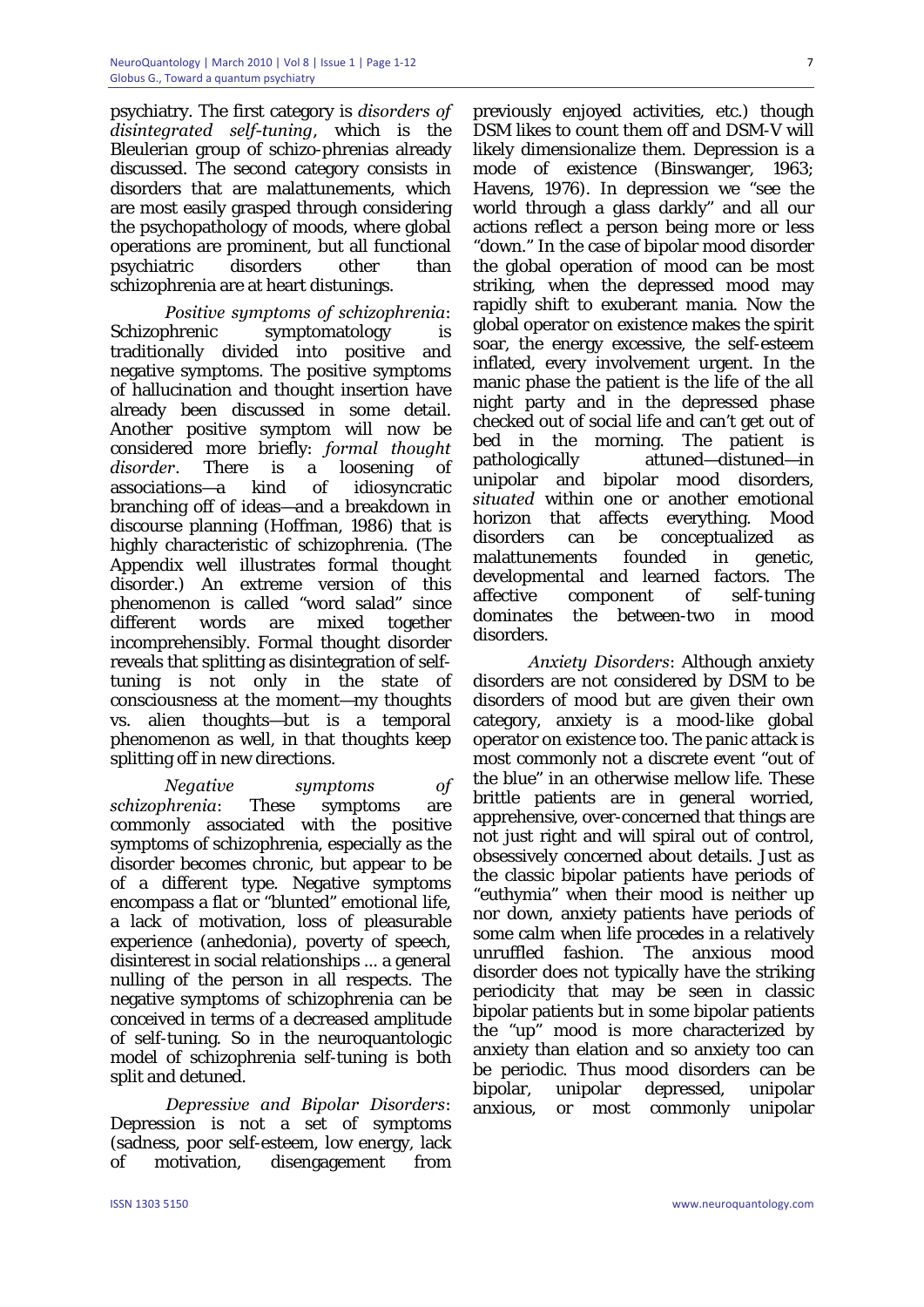depressed and anxious.10 All of these cases can be conceived as affective mistunings based on genetic, epigenetic and learned factors which function as global operators constraining what might belong-together in the between-two.

*Posttraumatic Stress Disorder* (PTSD) is a special form of anxiety disorder in which some unexpected and overwhelming traumatic experience that threatens life or bodily integrity (or is witnessed in relation to someone else) precipitates the disorder, such as an automobile accident. Already anxiety-prone individuals are predisposed to develop this disorder after traumatic experiences. Here the memory contribution to the between-two dominates. As the patient with PTSD approaches the location where the accident took place, anxiety automatically mounts, as memory traces of the trauma are revived. But the location of the traumatic experience is in general avoidable and so the memory contribution is not what keeps PTSD going. Anticipatory worried self-tuning in general is a consequence of the traumatic event in particular and this lies at the heart of PTSD. Posttraumatic stress disorder is an event precipitated disorder of mood.

*Obsessive-Compulsive Disorder*  (OCD): OCD is also a form of Anxiety Disorder. Obsessions are intrusive and inappropriate recurring thoughts, images or impulses (e.g. the thought of murdering a parent or a pornographic image). Compulsions are recurring actions such as checking a lock over and over or repeatedly washing one's hands. These are repetitive self-tunings which have a certain duration; they are "runs" or "trains" such as counting rituals. Here the self-tuning is a repetitive sequence of actions, a kind of limit cycle. A mild and common form of this is mid-sleep insomnia, where someone who feels burdened by unfinished business from the day half-awakens in the middle of the night and keeps turning over the same limited circle of thought, getting nowhere with it but unable to stop the round and round and round thinking. OCD phenomena are repetitive trains of self-tuning actions.

*Adjustment Disorders*: These are not entirely self-tuning disorders but provide a good perspective on self-tuning pathology. Their essential feature is "the development of clinically significant emotional or behavioral symptoms in response to an identifiable psychosocial stressor or stressors" (DSM 623). Stressors are environmental events that will initiate a psychiatric disorder only in some individuals who are already vulnerable in virtue of self-tuning tendencies. (The traumatic event that precipitates PTSD is an environmental stressor but it is an overwhelming unexpected sensory flooding whereas the stressors for adjustment disorders are situational.) Whereas in Bipolar Disorder major swings in mood may be quite orthogonal to what is going on in the environment now and memories of what has happened previously, Adjustment Disorders emphasize the input factor in convolution with self-tuning and memory factors.

*Attention Deficit Disorder* (ADD): Attentional problems derive from a different parameter of self-tuning than those already discussed. The difficulty in sustaining attention arises from self-tuning instability. ADD is commonly associated with hyperactivity in childhood and a certain fidgity restlessness in adulthood. This suggests a constitutional hyperarousal that tends to destabilize the self-tuning process so that the patient with attention deficit problems is easily distracted and has difficulties with task completion.

*Personality Disorders*: These are given their own axis (Axis II) in DSM for a reason that is symptomatic of the thoroughly ad hoc character of the DSM classification scheme. The reason for the distinction (DSM-IV, p.26) is merely that "consideration will be given to the possible presence of Personality Disorders ... that might otherwise be overlooked when attention is direct to the usually more florid Axis I disorders." The separation of Axis II "should not be taken to imply that their pathogenesis ...is fundamentally different from that for the disorders coded on Axis I" (p.26). The definition of Personality Disorder is readily interpreted as deviant self-tuning.

> A Personality Disorder is an enduring pattern of inner experience and behavior that deviates markedly from the

1

 $10$  The notoriously difficult-to-treat borderline personality disorder is pan-emotionally dystuned (angry, anxious, depressed, aroused, etc.), tending to ride off emotionally in all directions at once.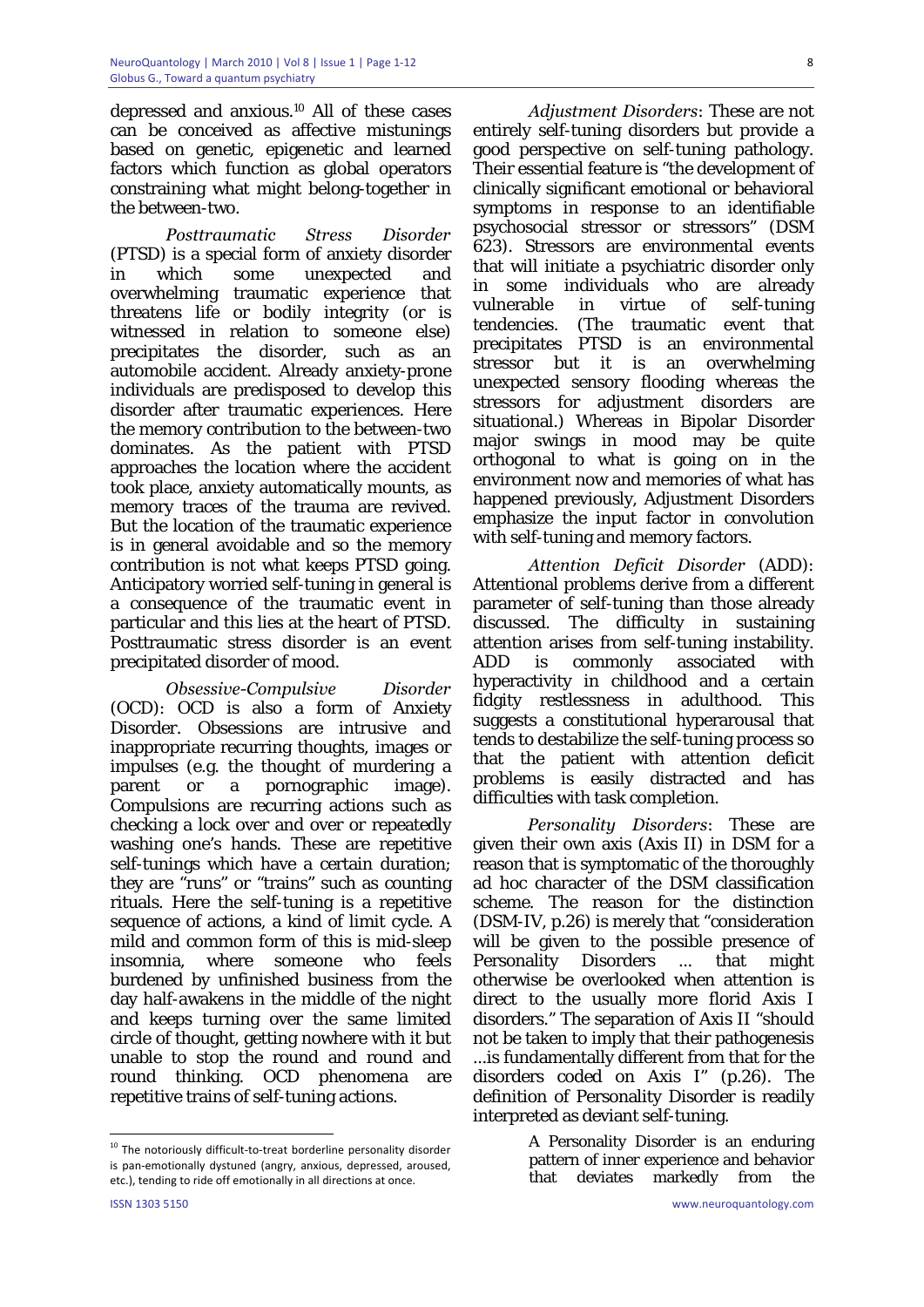expectations of the individual's culture, is pervasive and inflexible, has an onset in adolescence or early adulthood, is stable over time, and leads to distress or impairment. (DSM IV, p. 629)

A number of distinctive patterns of deviant self-tuning are listed: paranoid, schizoid, schizotypal, antisocial, borderline, histrionic, narcissistic, avoidant, dependent, obsessive compulsive and "not otherwise specified." For example, Paranoid Personality Disorder is marked by pervasive distrustful and suspicious self-tuning, whereas Schizoid Personality Disorder is distuned so as to be detached from social relationships and restricted in the range of expression of emotions in interpersonal settings. The different patterns of personality disorder are simply different persisting general contextdriven malattunements of the between-two and accordingly the states of conscious experience and behaviors that flow within it.

*Multiple Personality Disorder*: This disorder, which DSM catalogs under Dissociative Disorders, has been (over)dramatically illustrated in the book and film *The three faces of Eve* (Thigpen and Cleckley, 1957). Eve has three distinctive personalities, each with her own memories and each unaware of the others. Eve "switches" between the different personalities which have their own consciousness when the global attunement massively shifts. In splitting there is the person's usual attunement and an alien attunement at the same time, whereas in multiple personality the distinctive attunements are consecutive. This is a global shift rather than the split which is pathognomonic for schizophrenia. The distinct multiple personalities are somewhat unstable distinct global operators that constrain the between-two at different times.

#### **Discussion**

There is at present no discernable momentum within psychiatry for a shift to a neuroquantological paradigm. The clinical science of psychiatry continues its strong advance within a tacit classical neurophysical framework. However the decade-long unfinished effort to improve the clinical classification scheme used by psychiatrists and the ongoing lively controversy over  $it<sup>11</sup>$ are symptoms that attract deconstructive attention and promote exploration of new ways of thinking. The present discussion and the companion article by Mender move in a new direction. But the heavy weight of the paradigm of successful clinical science in its "normal" phase (Kuhn, 1976) is thoughtlessly classical and metaphysical, and this is hard to shake off. As reconnaissance for change, a continental "leap" (Heidegger, 1999) might be tried and study undertaken of where one lands. The immediate vicinity turns out existential.

 We might think of three wave functions interfering, interpenetrating, convolving. There are three participants in an interaction governed by a Hamiltonian least action optimizing principle (Jibu *et al.,* 1993). One participant represents the environment, a second participant represents memory and a third represents self-tuning intention. There is what is given, what had been given, and the self-tuning action that greets them. Existence lies between all three, in their fit, the belongingtogether of environment, memory and selftuning action. The highest level of self-tuning action is the executive function which is usually conceived either as an emergent virtual governor (Sperry, 1969) or as an interconnecting system or "global workspace" (Baars, 1988). In the present context, contrastingly, self-tuning intentional action becomes participant in an evolving convolution.12 In schizophrenia a part of self-tuning splits off, becoming autonomous, "alien," which accounts for hallucination and thought insertion.

 The unique state of interpenetrating participants (environment, memory, selftuning) is a belonging-together. What provides the novel advantage in the thermofield formulation is that dual modes are involved. The belonging-together is real when the belonging-together is the match of complex conjugates. For Vitiello (2001; 2004) the match between dual modes is

 $11$  The controversy is well illustrated in Psychiatric News, Newpaper of the American Psychiatric Association,v.44, #16, 08 21 09 and becomes vituperative in Psychiatric Times v. XXVI, No.8, August  $2009.$ 

This is compatible with the "process philosophy" of Whitehead (1929), in which change is ontologically fundamental. See Globus (2009).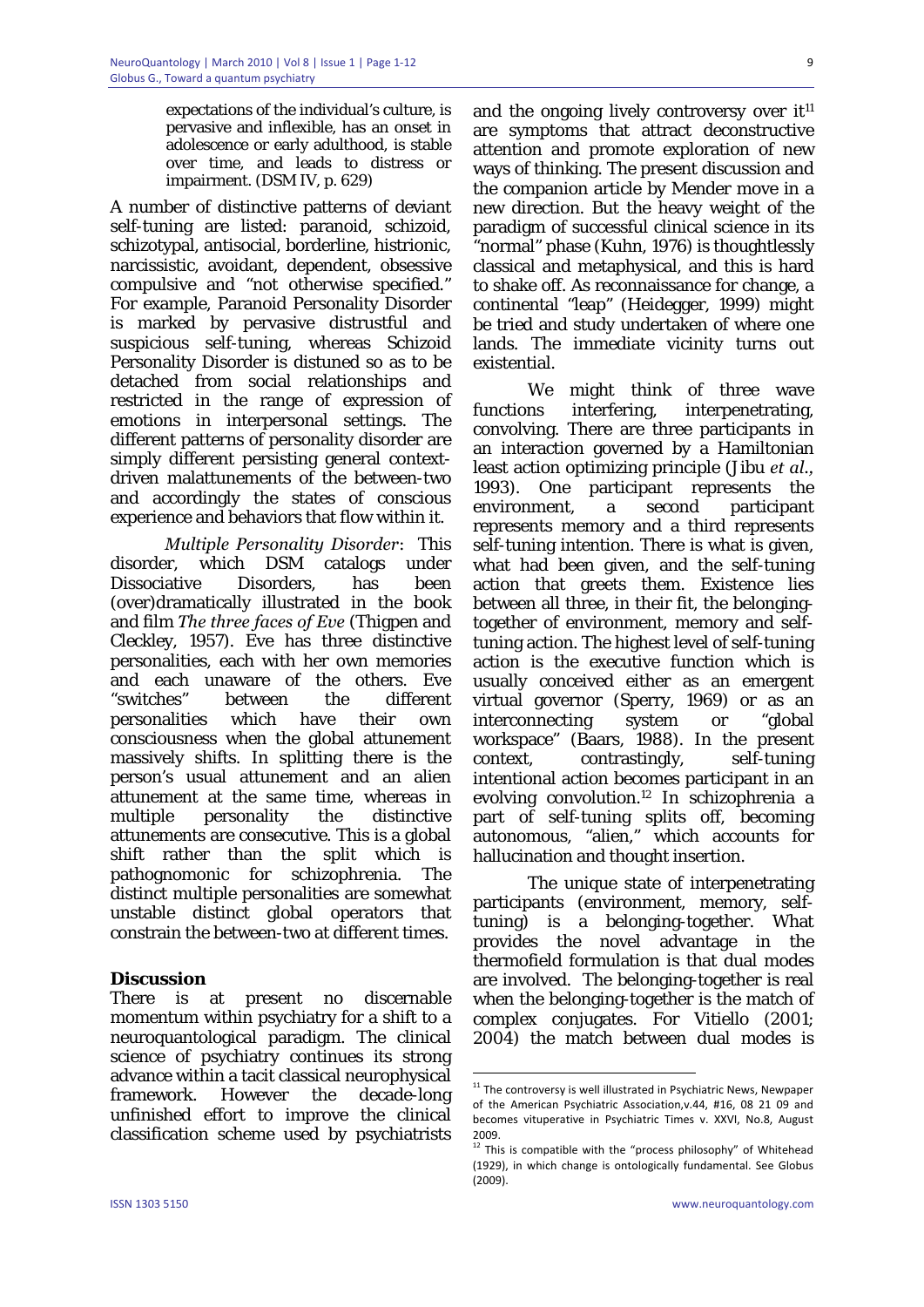consciousness and for Globus (2003; 2009b) the match between two is "existence" (understood as "world-thrownness" along Heideggerian lines).13 Consciousness or existence is literally a "creature" (Whitehead, 1929), a creation of the between-two.

 The distortions of psychopathology variously arise out of abnormal inputs, abnormal memories and above all abnormal self-tuning, as illustrated above. Thinking along these general lines the classification of the DSM has been made intelligible with only minor modifications of its traditional form. In the hermeneutic the psychiatric contribution brings benefits to neuroquantology, too, pointing to the joints where brain nature articulates. The exaggerated and split self-tunings in psychopathology make vivid the fundamental self-tuning process.14 After all, self-tuning is perfectly transparent and so unnoticed. When self-tuning breaks or distorts, then we might see it for what it is.15 Thus both psychiatry and neuroquantology are advanced in their conciliation.

#### **Appendix**

The following vivid internet post is a response to the question, "What is thought insertion?" What is actually described, however, appears to be thought control. The post also well illustrates hallucination, paranoid delusion and thought disorder.

"I can explain thought insertion as I experience it I get it everyday all day long. It is NOT the same as voices but rather believing someone else is inserting thoughts into your head. They can act as voices, commanding you to do things, putting you down, and even telling you things that sound delusional to outsiders. That is how I developed my beliefs in the first place, the government and aliens are putting thoughts into my head. The government is currently telling me to make slits on my back so the jet

1

packs can pop out because they were being built from within from the nanobots. That means when it works, I can fly! I used to fly real airplanes and that was fun, so imagine me flying by myself! They also tell me that there is a super powerful bomb in my neck and sometimes they tell me to go catatonic or else the bomb will explode. Voices are an auditory hallucination where as thought insertion is classified as a delusion or a first rank symptom of schizophrenia. I sometimes hear voices as well though, but my thought insertion is much more often. The thought insertion is telling me that I will become a robot and have technology 200 years from now (the gov is 200 years from now in tech and the aliens are 1,000 years from now) and the only things that could kill me are the bomb in my neck, the laser satellites and the nanobots. Otherwise I am impervious to harm, bullets can't stop me, I can't get hurt but I don't know when the "transformation" will be complete- it can take weeks or even months. I feel it slowly. The gov when I'm still human threatens to kill me and once I actually heard them say it audibly. If I cut out the bomb, I can save the world from world war 3! I always have to say, I love the gov! They have a whole spy team assigned to me. Yesterday or the day before they were circling my house with helicopters but no one in the house heard them. I've even heard them with jets with full afterburners on fly over my house and once again, no one else heard them. Sometimes I see the gov in my house and other times I feel their presence because they are cloaked. They can go through walls." (*Firebird*)16

 $13$  Globus (in press-b) argues that since the between-two is real in the match of complex conjugates, then the match should not be identified with a consciousness that is anything but real (which is just why the consciousness/brain problem is so problematic). The real numbers that characterize the between‐two are instead consistent with world‐thrownness rather than consciousness. <sup>14</sup> Clinical syndromes in neurology are another great potential

contributor, an area that Metzinger (2000) has beautifully mined in a classical framework.

Cf. Heidegger's (1927) discussion of a tool breaking in the workshop so that one suddenly sees it as a tool rather than just using it.

 $^{16}$ http://www.schizophrenia.com:8080/jiveforums/thread.jspa?messageID= 75414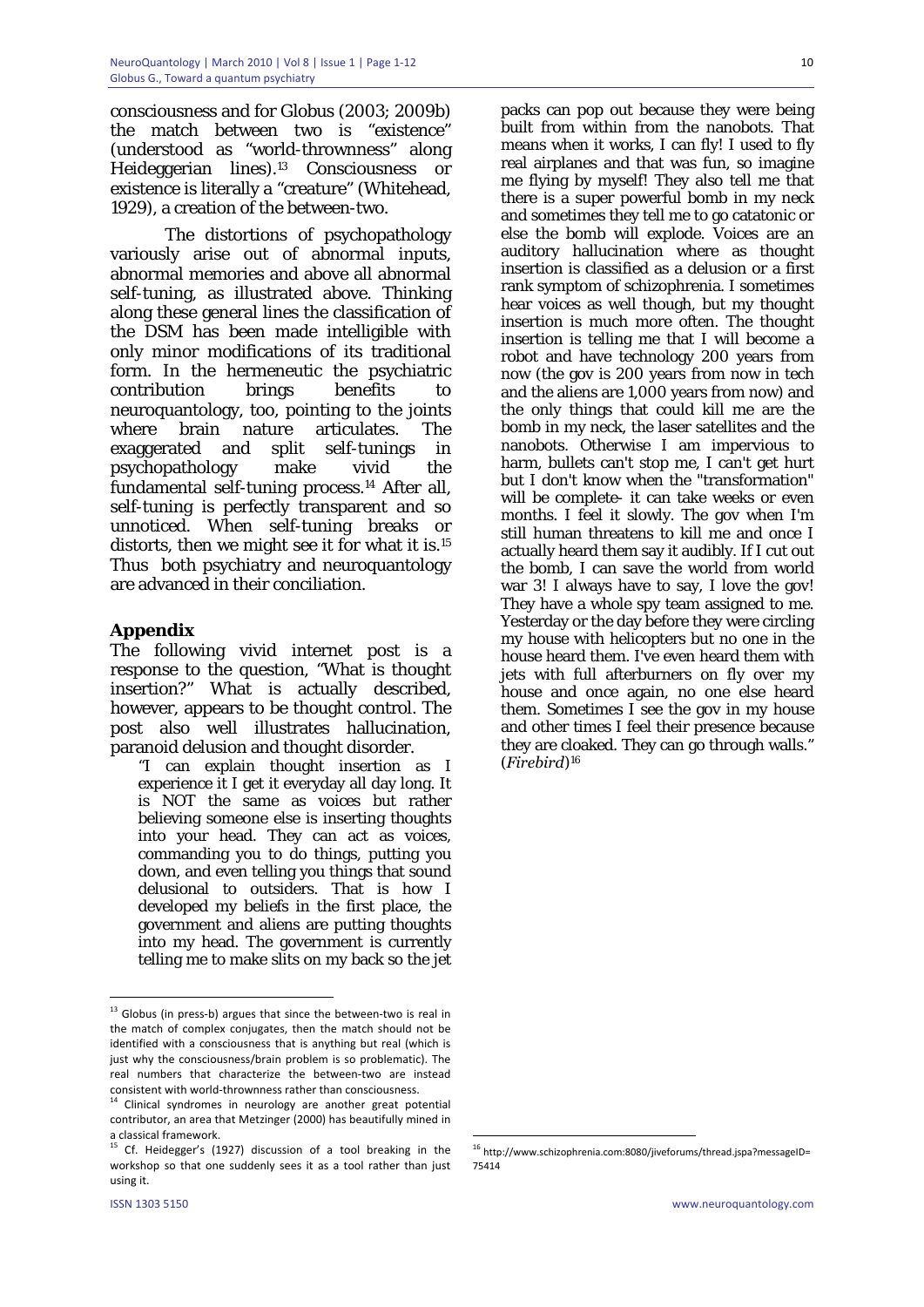#### **References**

- Allen P, Aleman A, McGuire P. Inner speech models of auditory verbal hallucinations: evidence from behavioural and neuroimaging studies. International Review of Psychiatry 2007;19:409- 417.
- American Psychiatric Association Diagnostic and statistical manual of mental disorders, fourth edition. Washington: American Psychiatric Association, 1994.
- Baars B. A cognitive theory of consciousness. Cambridge: Cambridge University Press, 1988.
- Baars B. In the theater of consciousness. Oxford: Oxford University Press, 1997.
- Binswanger, L. Being in the world: Selected papers of Ludwig Binswanger Trans. J. Needleman New York: Basic Books, 1963.
- Bleuler E. Dementia praecox or the group of schizophrenias. Trans. J. Zinkin New York: International Universities Press, 1950.
- Fernyhough C. Alien voices and inner dialogue: Towards a developmental account of auditory hallucinations. New ideas in psychology 2004;  $22.49 - 68$
- Freeman W. How brains make up their minds. New York: Columbia University Press, 2000.

Freeman W. Intentionality. Scholarpedia 2007;2:1337.

- Freeman W, Vitiello G. Nonlinear brain dynamics as macroscopic manifestation of underlying manybody field dynamics. Physics of Life Rev 2006; 3:93-118.
- Freeman W, Vitiello G. Dissipation and spontaneous symmetry breaking in brain dynamics. J of Physics A: Mathematical and Theoretical 2008;41: 304042.
- Freeman W, Vitiello G. Dissipative neurodynamics in perception form vortices that are stabilized by vortices. J of physics conference series 2009; 174: 012011

(http://escholarship.org/uc/item/9f50p188).

- Freud S. The interpretation of dreams. Standard Edition v. 4-5. Trans. S. J. Strachey London: Hogarth.1900.
- Frith CD. The cognitive neuropsychology of schizophrenia. New Jersey: Lawrence Erlbaum Associates, 1992.
- Globus G. Toward a noncomputational cognitive neuroscience. J of Cog Neurosci 1992; 4:319-330.
- Globus G. Quantum Closures and Disclosures: Thinking together Postphenomenology and Quantum Brain Dynamics. Amsterdam: John Benjamins, 2003.
- Globus G. Dual mode ontology and its application to the Riemann hypothesis. In Brain and being. Globus, G., Pribram, K., Vitello, G. eds. Amsterdam: John Benjamins, 2004.
- Globus G. The being/brain problem. NeuroQuantology  $2005: 3:256-263$
- Globus G. Halting the descent into panpsychism: A quantum thermofield theoretical perspective. In D. Skrbina, ed. Mind that abides: Panpsychism in the new millenium.Amsterdam: John Benjamins, 2009a.
- Globus G. The transparent becoming of world: A crossing between process thought and quantum neurophilosophy. Amsterdam: John Benjamins, 2009b.
- Globus G. Dissipative thermofield logic of the Tao symbol. J of consciousness Stud, In press.
- Hameroff S. Consciousness, neurobiology and quantum mechanics: The case for a connection. In: The emerging physics of consciousness. J. Tuszynski, ed. Berlin: Springer-Verlag, 2006.
- Havens L. Approaches to the mind. New York: Aronson, 1976.
- Heidegger M. Being and time. J. Macquarrie and E. Robinson, trans. New York: Harper & Row, 1962 (1927).
- Heidegger M. Contributions to philosophy (From enowning). P. Emad, K. Maly, trans. Indianapolis: Indiana University Press, 1999.
- Hriso P. Mental automatisms. A conceptual journey into psychosis. Commentaries and translation of the work of Gaëtan Gatian de Clérambault. Hermes Whispers Press, 2002.
- Jibu M, Yasue K. A physical picture of Umezawa's quantum brain dynamics. In Cybernetics and system research Trappl, R. Ed. Singapore: World Scientific, 1992.
- Jibu M, Yasue K. Intracellular quantum quantum signal transfer in Umezawa's quantum brain dynamics. Cybernetics and systems 1993;24: 1-7.
- Jibu M, Hagan S, Hameroff S, Pribram K, Yasue K. Quantum optical coherence in cytoskeletal microtubules: Implications for brain function. BioSystems 1994; 32: 195-209.
- Jibu M, Yasue K. Quantum brain dynamics and consciousness. Amsterdam: John Benjamins, 1995.
- Jibu M, Yasue K. Quantum brain dynamics and quantum field theory. In Brain and being. Globus, G., Pribram, K., Vitello, G. eds. Amsterdam: John Benjamins, 2004.
- Jibu M, Yasue K and Pribram K. Appendix to Brain and perception. Pribram, K. Hillsdale, N.J.: Lawrence Erlbaum, 1993.
- Jones SE, Fernyhough C. Neural correlates of inner speech and auditory verbal hallucinations: A critical review and theoretical integration. Clin Psychol Rev 2007; 26:140-154.
- Jones S. Do we need mulltiple models of auditory verbal hallucinations? Examining the phenomenological fit of cognitive and neurological models. Schizophrenia Bulletin 2008; doi:10.1093/schbul/sbn129.
- Kandinsky V. Zur lehre von den hallucinationen. Archiv Psychiatrie Nervenkrankheiten 1881;11:453-64.
- Kandinsky V. Kritische and klinische betrachtungen im gebiete der Sinnestäuschungen Berlin: Verlag von Friedländer and Sohn, 1885.
- Kuhn T. The structure of scientific revolution. Chicago: University of Chicago Press, 1976.
- Kraepelin E. Dementia praecox and paraphrenia. Trans. R. Mary Barclay, Ed. G. Robinson Malibar Fl: Robert E. Krieger Publ., 1971 (1919).
- Monsoor A., Lindesay, J. Quantum physics: Relevance to psychiatry. NeuroQuantology 2009; 7:314-317.
- Metzinger T. Being no one. The self-model theory of subjectivity. Cambridge: MIT Press, 2003.
- Ohsaku T. The model of the theory of the quantum brain dynamics can be cast on the Heisenberg spin Hamiltonian. NeuroQuantology 2008;6:289-290.